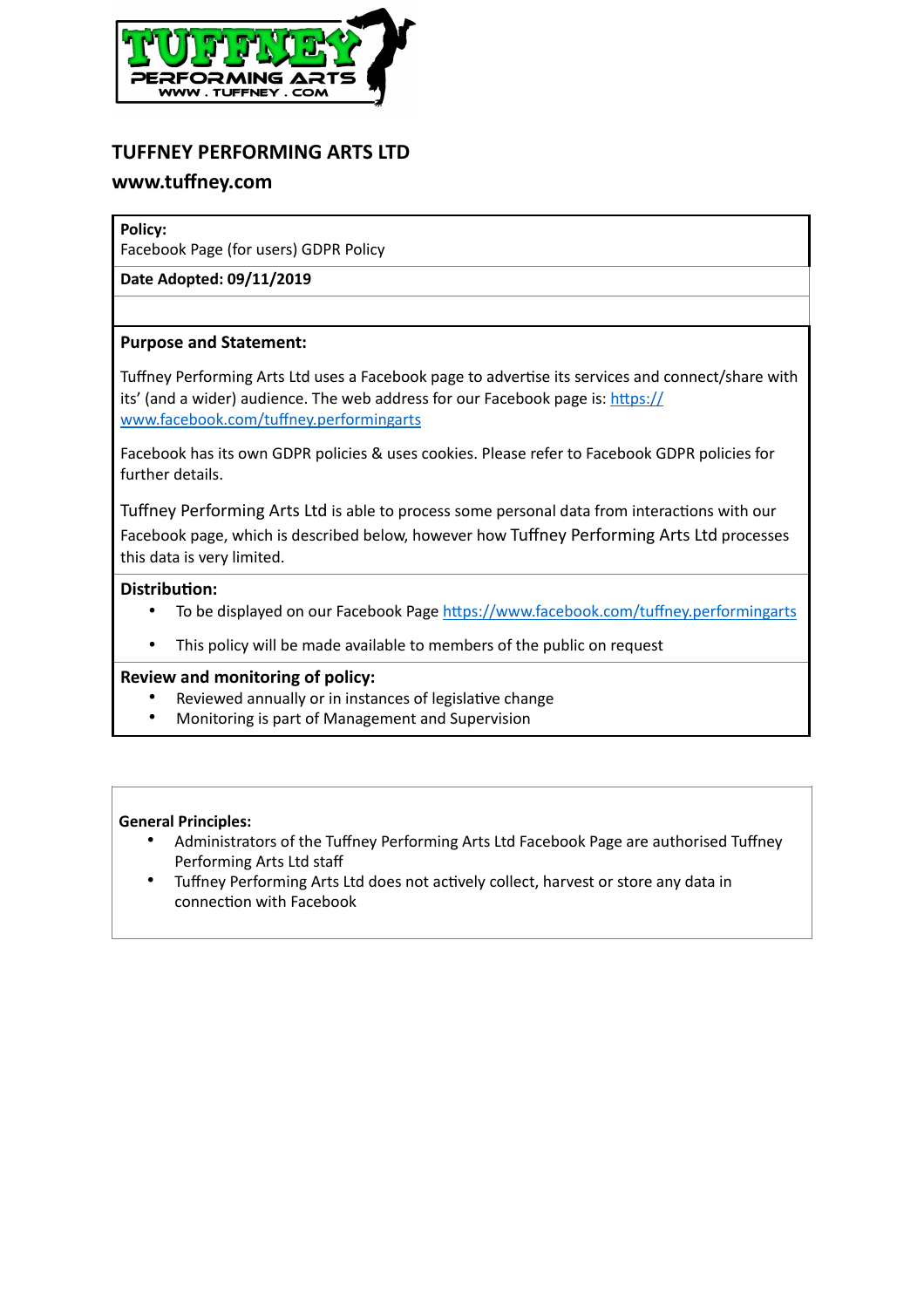#### **Facebook Posts:**

#### **Types of Facebook Posts:**

- Marketing/Advertisement of our various courses, events and workshops
- General News and updates including, but not limited to, student achievements, photos from events

If you communicate with Tuffney Performing Arts Ltd via the page we will respond to your communications & make information available to you that is relevant to those communications. If you choose to 'like' the page, you can 'unlike' at any time.

As a public Facebook page all communication you share to the page can be seen by anyone. If you need to discuss anything privately with Tuffney Performing Arts Ltd, please contact the office.

#### **Anonymous Data:**

Administrators of Facebook Pages can obtain anonymous statistical data on visitors to the page, and those who 'like' the page via a function called 'Facebook Insights' which Facebook makes available to them free of charge under non-negotiable conditions of use.

The data is collected by 'cookies', each containing a unique user code, which are active for two years and are stored by Facebook on the device used by visitors to the page. This user code, which can be matched with the connection data of users registered on Facebook, is collected and processed by the Facebook Insight programme.

#### **Anonymous Data our Facebook Page collects:**

- Demographic information (including Age, Sex, Location, Relationship Status, Occupations)
- Internet usage (including times online and length of page visits)
- Sales information (including online purchase history, categories of goods or services)

# **How Tuffney Performing Arts Ltd may use this data:**

Tuffney Performing Arts Ltd may use this anonymous data to target marking to specific categories of peoples, and to effectively time manage campaigns (in terms of when to release posts and time lengths of special offers etc).

Tuffney Performing Arts Ltd may also use this data in the evaluation of marketing campaigns.

# How Tuffney Performing Arts Ltd retain/archive this information:

Tuffney Performing Arts Ltd do not remove any of this anonymous data from Facebook (a GDPR compliant company), except in the instance of reporting the effectiveness of advertising campaigns.